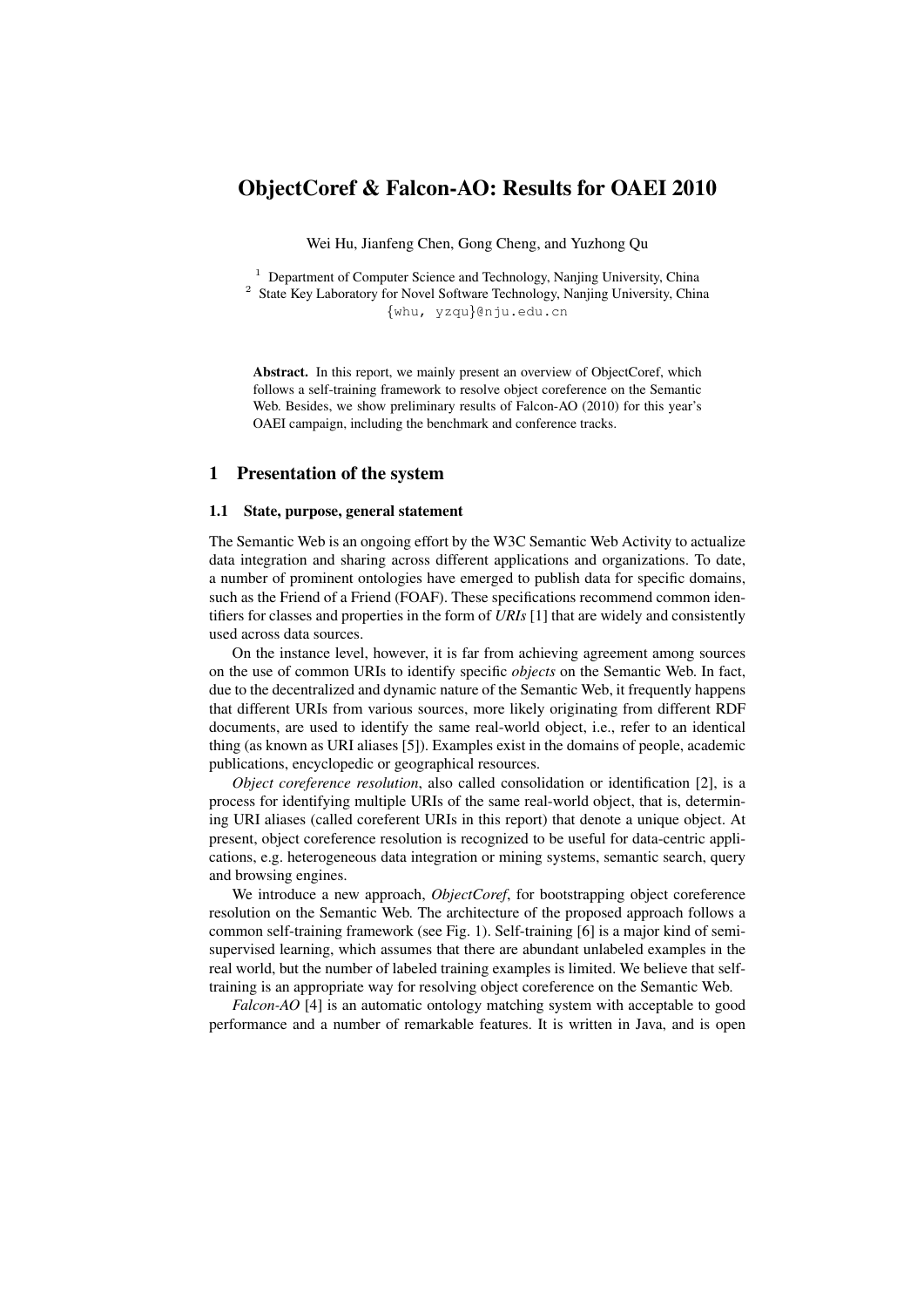source. ObjectCoref and Falcon-AO together help better enable interoperability between applications that use heterogeneous Semantic Web data.



Fig. 1. Self-training process

#### 1.2 Specific techniques used

ObjectCoref builds an initial set of coreferent URIs mandated by the formal and explicit semantics of owl:sameAs, owl:InverseFunctionalProperty, owl:FunctionalProperty, owl:cardinality and owl:maxCardinality.

The semantics of owl:sameAs dictates that all the URIs linked with this property have the same identity; if a property is declared to be inverse functional (IFP), then the object of each property statement uniquely determines the subject (some individual); a functional property (FP) is a property that can have only one unique value for each object; while cardinality (or max-cardinality) allows the specification of exactly (or at most) the number of elements in a relation, in the context of a particular class description, and when the number equals 1, it is somehow similar to the FP, but only applied to this particular class.

Next, ObjectCoref learns the discriminability of pairs of properties based on the coreferent URIs, in order to find more coreferent URIs for extending the training set. The discriminability reflects how well each pair of properties can be used to determine whether two URIs are coreferent or not. As an extreme example, IFPs (e.g. foaf:mbox) have a very good discriminability.

In RDF graphs, each URI is involved in a number of RDF triples whose subject is the URI, and the predicates and objects in these RDF triples form some *<*property, value*>* pairs, which can be considered as features for describing such URI. ObjectCoref compares the values between the *<*property, value*>* pairs from coreferent URIs, and finds which two properties have similar values and how frequent. The significance is the percentage of the number of coreferent URIs that can found by the discriminant properties in all the coreferent URIs in the training set. If the significance is greater than a given threshold, such the property pair is chosen for further resolution. Please note that for different domains, same property pairs may have different discriminability.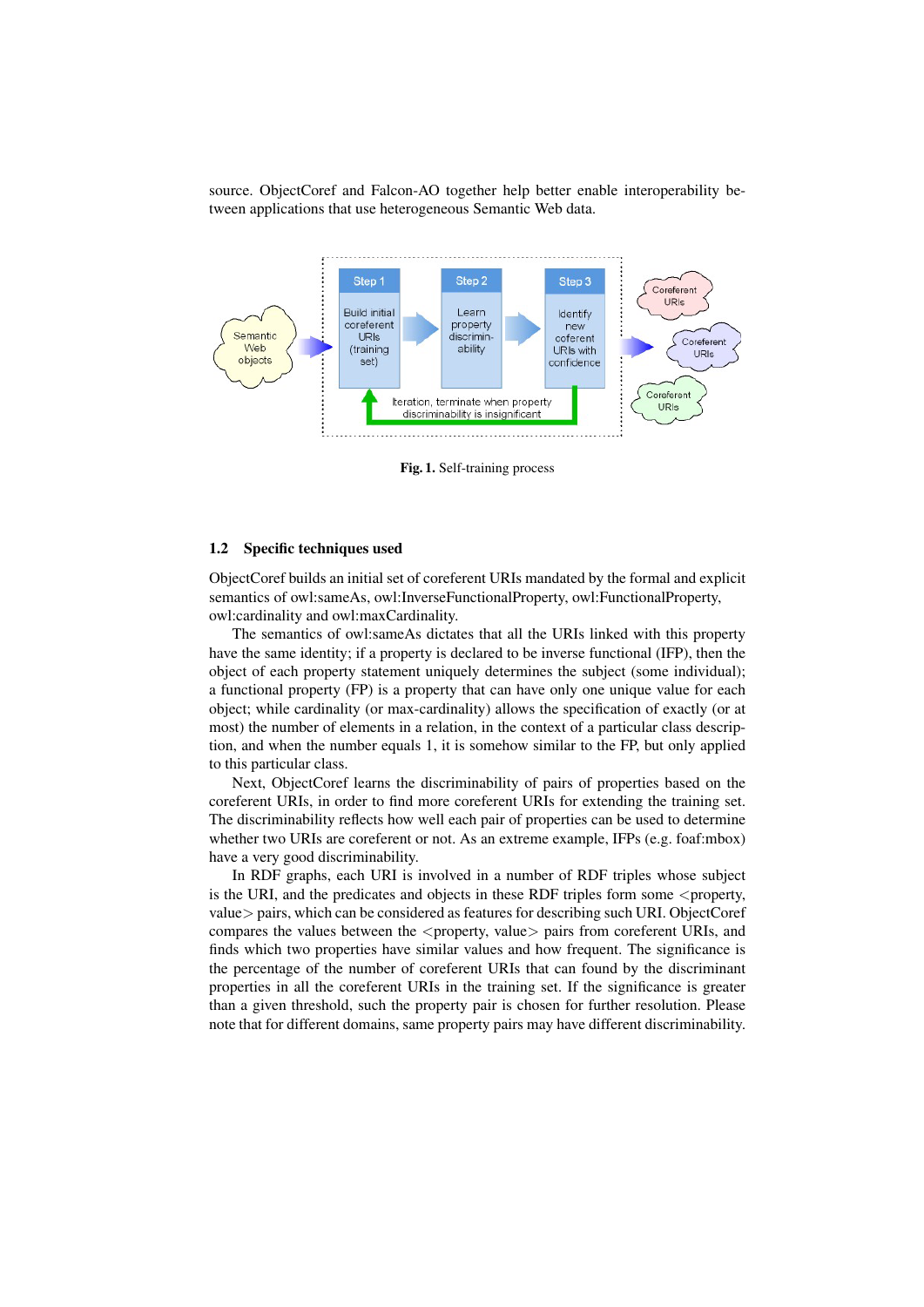For example, a pair of rdfs:labels is discriminant for the biomedical domain but not for people.

If new coreferent URIs are found, ObjectCoref selects highly accurate ones and adds them into the training set. The whole process iterates several times and terminates when the property discriminability is not significant enough or cannot find more discriminant property pairs.

#### 1.3 Adaptations made for the evaluation

For ObjectCoref, there is no explicit equivalence semantics in the DI and PR tracks. In order to establish the initial training set of coreferent URIs, we randomly extract 20 mappings from the reference alignment for each test case. All the mappings generated by ObjectCoref are based on the same parameters.

For Falcon-AO, we do not make any specific adaptation in the OAEI 2010 campaign. All the mappings for the benchmark and conference tracks outputted by Falcon-AO are uniformly based on the same parameters.

#### 1.4 Link to the system and parameters file

We implement an online service for ObjectCoref, and run it over a large-scale dataset collected by the Falcons [3] search engine up to Sept. 2008. The dataset consists of nearly 600 million RDF triples describing over 76 million URIs. It is still under development. Please visit: http://ws.nju.edu.cn/objectcoref.

Besides, we follow the SEALS platform to publish Falcon-AO (2010) as a service. Please access it from http://219.219.116.154:8083/falconWS?wsdl. The offline version can be downloaded from our website: http://ws.nju.edu.cn/ falcon-ao.

#### 1.5 Link to the set of provided alignments (in align format)

The alignments for this year's OAEI campaign should be available at the official website: http://oaei.ontologymatching.org/2010/.

#### 2 Results

In this section, we will present the results of ObjectCoref and Falcon-AO (2010) on the tracks provided by the OAEI 2010 campaign.

#### 2.1 DI

In this track, we use ObjectCoref to resolve object coreference between three pairs of datasets, namely diseasome vs. sider, dailymed vs. sider and drugbank vs. sider. Table 1 shows the discriminant property pairs that ObjectCoref learns by self-training. For example, diseasome:name and sider:siderEffectName are a pair of discriminant properties, and if some URI in the diseasome dataset has a value w.r.t. diseasome:name that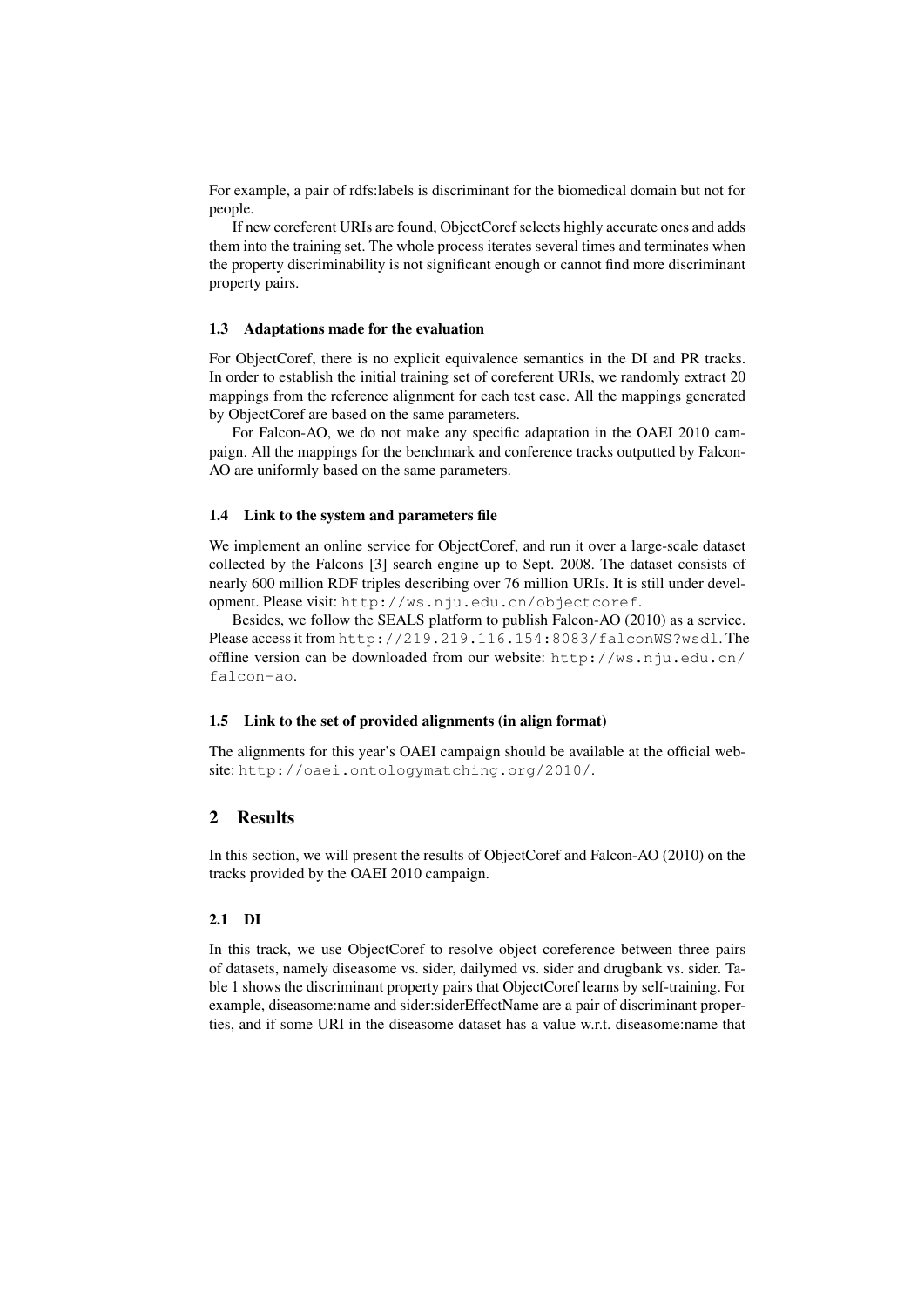is similar to some URI in the sider dataset w.r.t. sider:siderEffectName, these two URIs can be considered as coreferent. In this track, the training process converges at two iterations, respectively.

|                     | Property in dataset1                         | Property in dataset2  |  |  |
|---------------------|----------------------------------------------|-----------------------|--|--|
| diseasome vs. sider | rdfs:label                                   | sider:sideEffectName  |  |  |
|                     | diseasome:name                               | sider:siderEffectName |  |  |
|                     | rdfs:label                                   | rdfs:label            |  |  |
|                     | diseasome:name                               | rdfs:label            |  |  |
|                     | dailymed:genericMedicine                     | sider:drugName        |  |  |
| dailymed vs. sider  | dailymed:name                                | sider:drugName        |  |  |
|                     | dailymed:genericMedicine                     | rdfs:label            |  |  |
|                     | dailymed:name                                | rdfs:label            |  |  |
|                     | drugbank: genericName                        | sider:drugName        |  |  |
|                     | rdfs:label                                   | sider:drugName        |  |  |
|                     | drugbank: genericName                        | rdfs:label            |  |  |
| drugbank vs. sider  | rdfs:label                                   | rdfs:label            |  |  |
|                     | drugbank:synonym                             | sider:drugName        |  |  |
|                     | drugbank:synonym                             | rdfs:label            |  |  |
|                     | drugbank:pubchemCompoundId sider:siderDrugId |                       |  |  |
|                     | drugbank:brandName                           | sider:drugName        |  |  |

Table 1. Property discriminability on the DI track

With these discriminant property pairs, ObjectCoref finds a number of coreferent URIs for each pair of datasets. As shown in Table 2, the precision and recall is moderate. Without considering the type of each object, the precision is not very good, so further inference-based debugging on coreferent URIs is needed for future work.

Table 2. Performance of ObjectCoref on the DI track

|                            |      |               | Found Existing Precision Recall F-measure |
|----------------------------|------|---------------|-------------------------------------------|
| diseasome vs. sider   190  | 238  | 0.837 0.668   | 0.743                                     |
| dailymed vs. sider   2903  | 1592 | 0.548 0.999   | 0.708                                     |
| drugbank vs. sider   $933$ | 283  | $0.302$ 0.996 | 0.464                                     |

## 2.2 PR

In this track, ObjectCoref uses the same self-training process to recognize coreferent URIs for each pair of datasets, two of which are related to persons and the other is about restaurants. The discriminant property pairs are listed in Table 3. Based on these discriminant properties, ObjectCoref finds a set of coreferent URIs, where the precision and recall are pretty good (see Table 4). In particular, the good recall reflects that our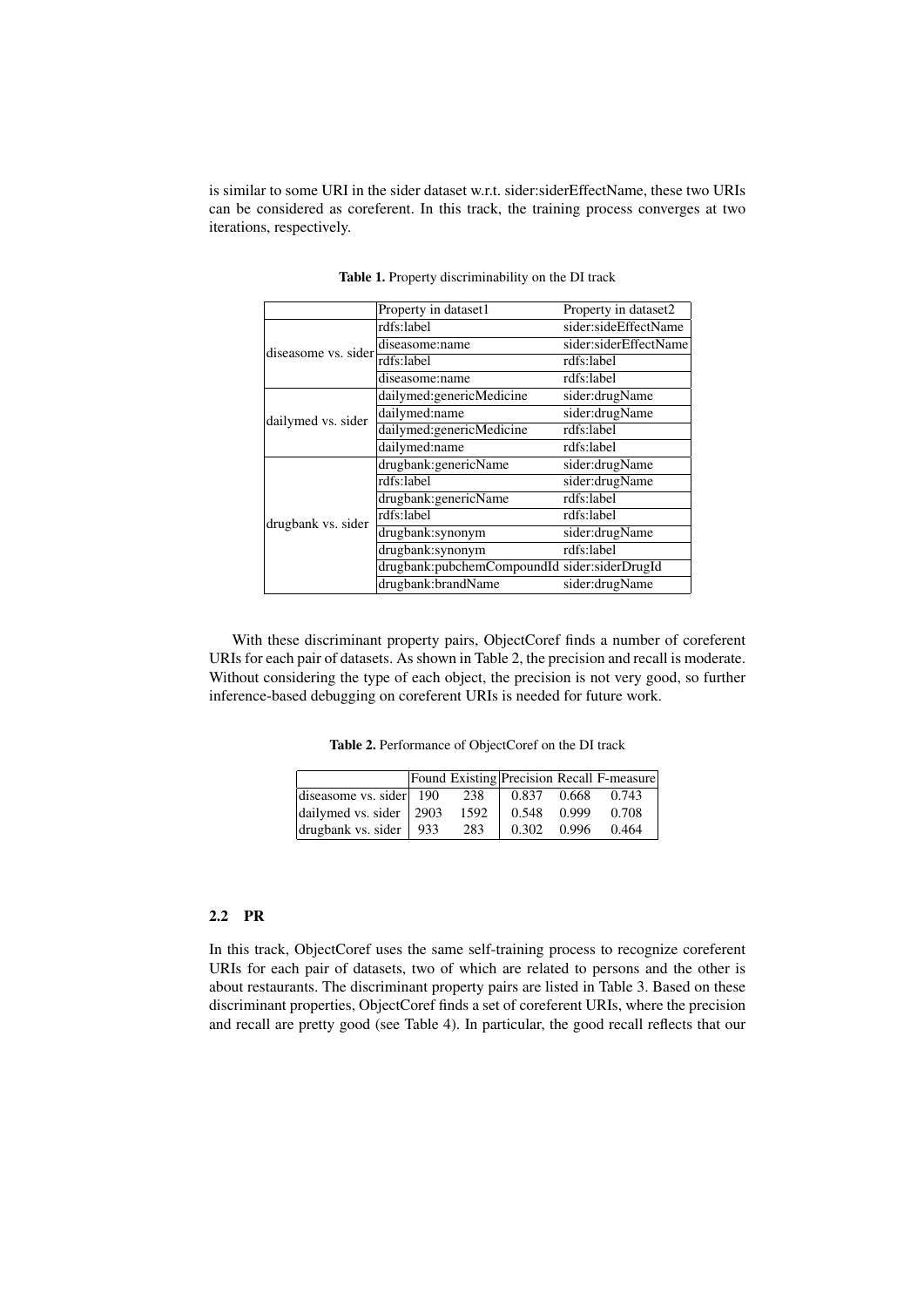learning approach identifies the key properties for resolving object coreference in this track. But we also notice that some combination of properties may be also helpful. For example, first name + last name can be used for identifying same people.

|             | Property in dataset1    | Property in dataset2                        |
|-------------|-------------------------|---------------------------------------------|
|             | person11:has_address    | person12:has_address                        |
| person1     |                         | person11:phone_number person12:phone_number |
|             | person11:soc_sec_id     | person12:soc_sec_id                         |
| person2     | person21:has_address    | person22:has_address                        |
|             |                         | person21:phone_number person22:phone_number |
|             | person21:soc_sec_id     | person22:soc_sec_id                         |
| restaurants | restaurant1:has_address | restaurant2:has_address                     |
|             | restaurant1:name        | restaurant2:name                            |

Table 3. Property discriminability on the PR track

Table 4. Performance of ObjectCoref on the PR track

|                                 |     |     |       |       | [Found Existing Precision Recall F-measure] |
|---------------------------------|-----|-----|-------|-------|---------------------------------------------|
| person1                         | 499 | 500 | 1.000 | 0.998 | 0.999                                       |
| $\left  \text{person2} \right $ | 362 | 400 | 1.000 | 0.900 | 0.947                                       |
| restaurants                     | -91 | 112 | 0.989 | 0.804 | 0.887                                       |

## 2.3 Benchmark & conference

We use Falcon-AO (2010) to participate in the benchmark and conference tracks. The average precision and recall are depicted in Table 5. As compared to OAEI 2007, the benchmark track adds some new cases. Falcon-AO failed in several cases due to the Jena parsing errors. For the detailed results, please see Appendix.

Table 5. Performance of Falcon-AO (2010) on the benchmark and conference tracks

|            | Precision Recall |      |
|------------|------------------|------|
| Benchmark  | 0.76             | 0.64 |
| Conference | 0.60             | 0.60 |

# 3 General comments

In this section, we will firstly discuss several possible ways to improve ObjectCoref, and then give comments on the OAEI 2010 test cases.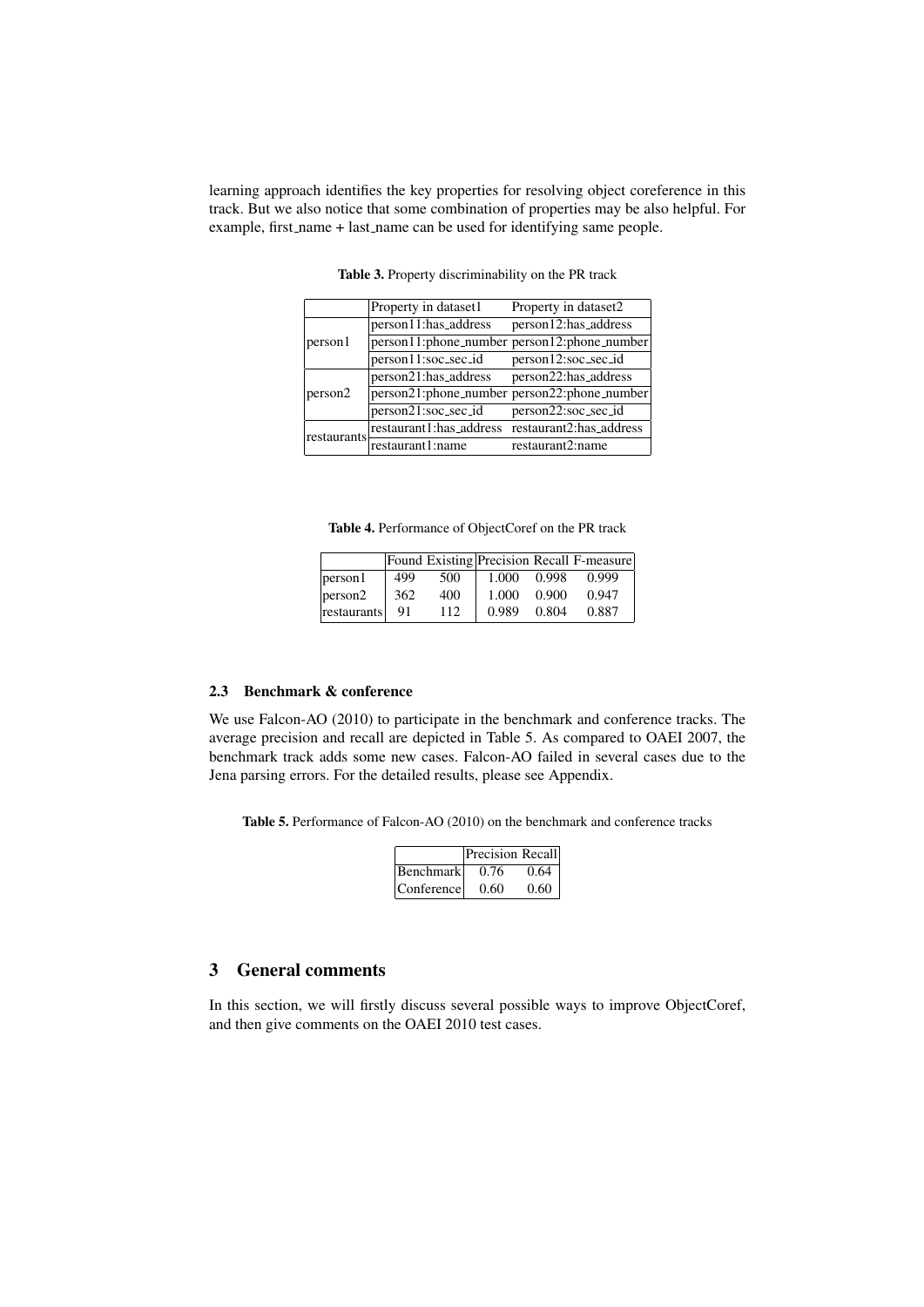#### 3.1 Discussions on the way to improve the proposed system

The preliminary results of ObjectCoref demonstrate that using property discriminability is feasible to find coreferent URIs on the Semantic Web. However, we also see several shortcomings of the proposed approach, which will be considered in the next version.

- 1. *How to divide objects into different domains?* For the tasks in this year's OAEI, we may not see the importance of recognizing domains, but on the whole Semantic Web, different domains may have different discriminant properties, and a single property pair may have different discriminability in different domains. So, a uniform measurement is ineffective.
- 2. *How to avoid error accumulation?* In self-training, an important issue is to prevent error accumulation, since a wrong labeled example would lead to misclassification in further propagation. In our evaluation, because the training process converges in a few iterations, so this situation is not so significant. But in real world, it is imperative to consider that.
- 3. *How to find discriminant property combinations?* A single property may be not good enough for resolving object coreference, while the combination of several properties would be more discriminant. However, we need to avoid overfitting. So, we plan to mine frequent patterns in the RDF data for describing objects and refine these frequent patterns to form property combinations.

### 3.2 Comments on the OAEI 2010 test cases

The proposed matching tasks cover a large portion of real world domains, and the discrepancies between them are significant. Doing experiments on these tasks are helpful to improve algorithms and systems. In order to enhance applicability, we list some problems in our experiment procedure, which might aid organizers to improve in the future.

- 1. In the DI track, the organizers provide 4 downloadable datasets for the biomedical domain, however, the interlinking track also involves a number of others, e.g., linkedct, lifescience, bio2rdf. The datasets are not only very large, but also difficult to find the latest versions, most of which are even not allowed to download. Furthermore, using SPARQL endpoints in the experiment is very time-consuming, especially for such a large scale. So, we would expect that all the datasets can be (perhaps temporarily) offline in the next year.
- 2. Falcon-AO (2010) uses Jena 2.6.3 as the RDF parser. In the benchmark track, some ontologies may have problems and cause the Jena exception "Unqualified typed nodes are not allowed. Type treated as a relative URI". So, we would expect the organizers to fix this in the next year.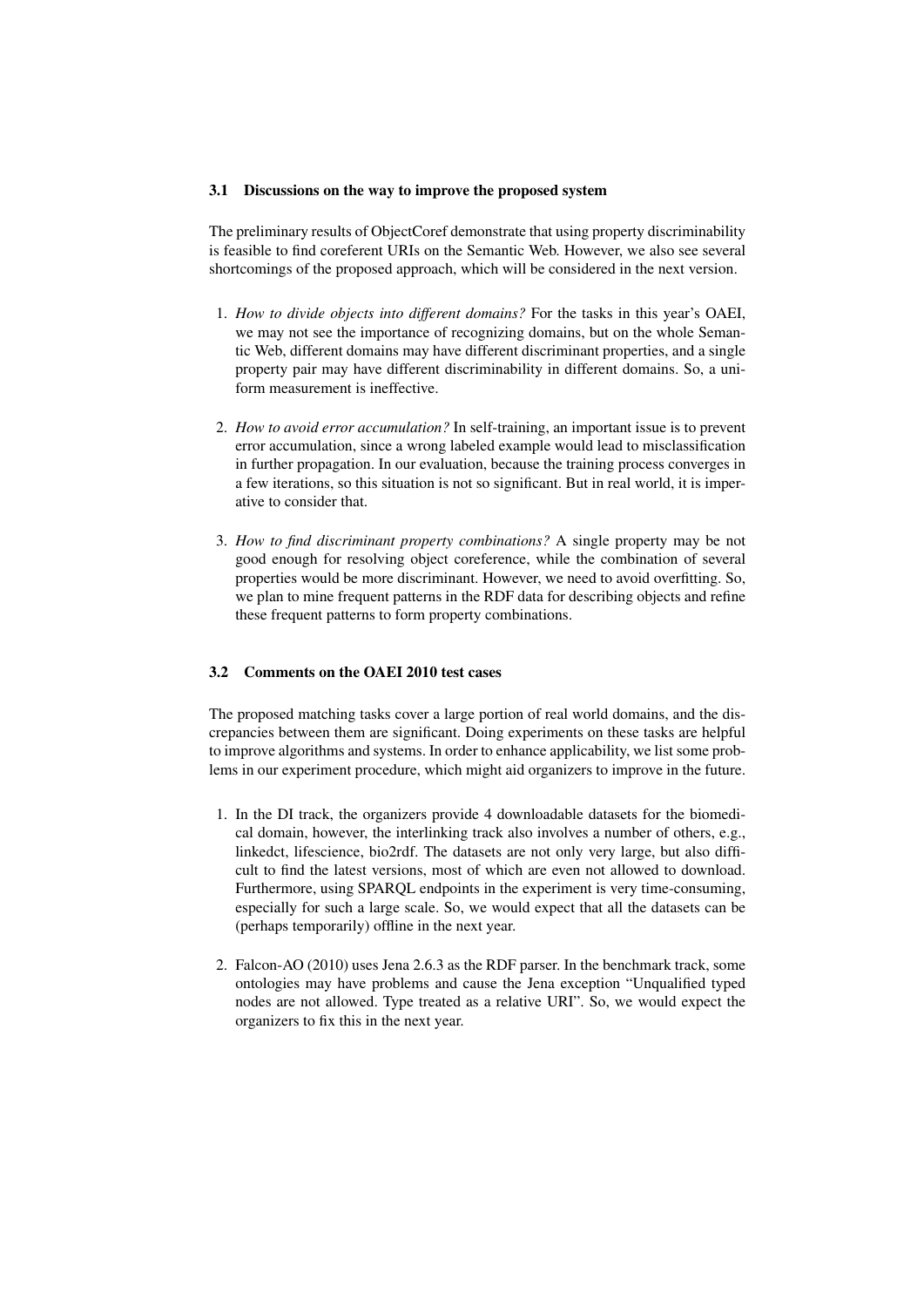# 4 Conclusion

Object coreference resolution is an important way for establishing interoperability among (Semantic) Web applications that use heterogenous data. We implement an online system for resolving object coreference called ObjectCoref, which follows a self-training framework focusing on learning property discriminability. From the experiments in this year's DI and PR tracks, we find some positive and negative experience for improving our system. In the near future, we look forward to making a stable progress towards building a comprehensive object coreference resolution system for the Semantic Web.

### Acknowledgements

This work is in part supported by the NSFC under Grant 61003018 and 60773106. We would like to thank Ming Li for his valuable comments on self-training.

### References

- 1. Berners-Lee, T., Fielding, R., Masinter, L.: Uniform Resource Identifier (URI): Generic Syntax. RFC 2396 http://www.ietf.org/rfc/rfc3986.txt
- 2. Bleiholder, J., Naumann, F.: Data Fusion. ACM Computing Surveys 41(1), 1–41 (2008)
- 3. Cheng, G., Qu, Y.: Searching Linked Objects with Falcons: Approach, Implementation and Evaluation. International Journal on Semantic Web and Information Systems 5(3): 49–70 (2009)
- 4. Hu, W., Qu, Y.: Falcon-AO: A Practical Ontology Matching System. Journal of Web Semantics 6(3), 237–239 (2008)
- 5. Jacobs, I., Walsh, N.: Architecture of the World Wide Web, Volume One. W3C Recommendation 15 December 2004. http://www.w3.org/TR/webarch/
- 6. Zhou, Z., Li, M.: Semi-supervised learning by disagreement. Knowledge and Information Systems 24(3), 415–439 (2009)

### Appendix: Complete results

In this appendix, we will show the complete results of Falcon-AO (2010) on the *benchmark* and *conference* tracks. Tests were carried out on two Intel Xeon Quad 2.40GHz CPUs, 8GB memory with Redhat Linux Enterprize Server 5.4 (x64), Java 6 compiler and MySQL 5.0.

#### Matrix of Results

In the following tables, the results are shown by precision (Prec.) and recall (Rec.).